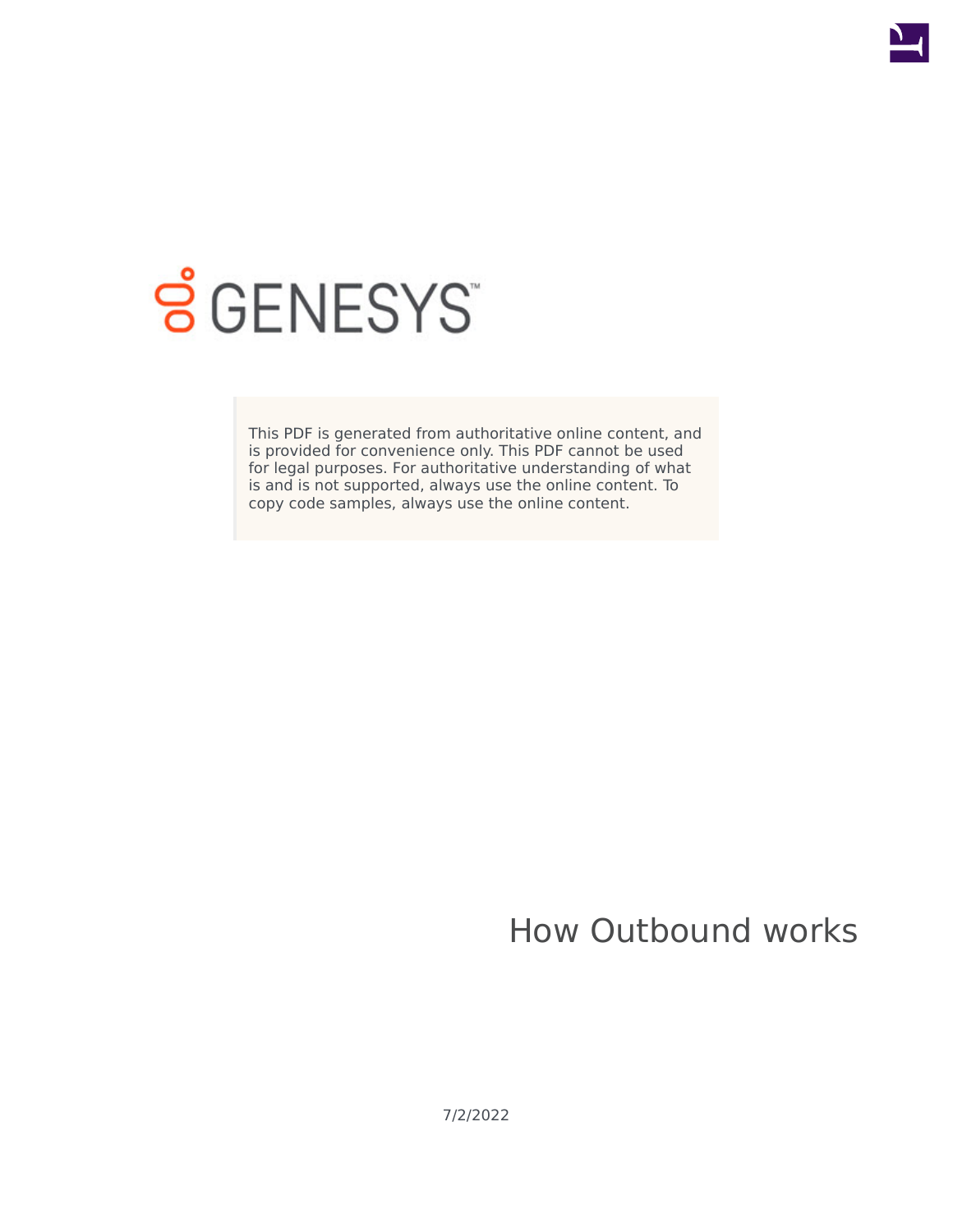- $\equiv$
- Administrator
- Agent
- Developer

Using CX Contact (an outbound campaign management application), Outbound lets you run voice, SMS or email campaigns using a cloud-based dialing engine on the back end.

#### **Related documentation:** •

#### Contents

- 1 [What Outbound does](#page-2-0)
- 2 [How Outbound works](#page-2-1)
	- 2.1 [Campaign management](#page-2-2)
	- 2.2 [Outbound for agents](#page-3-0)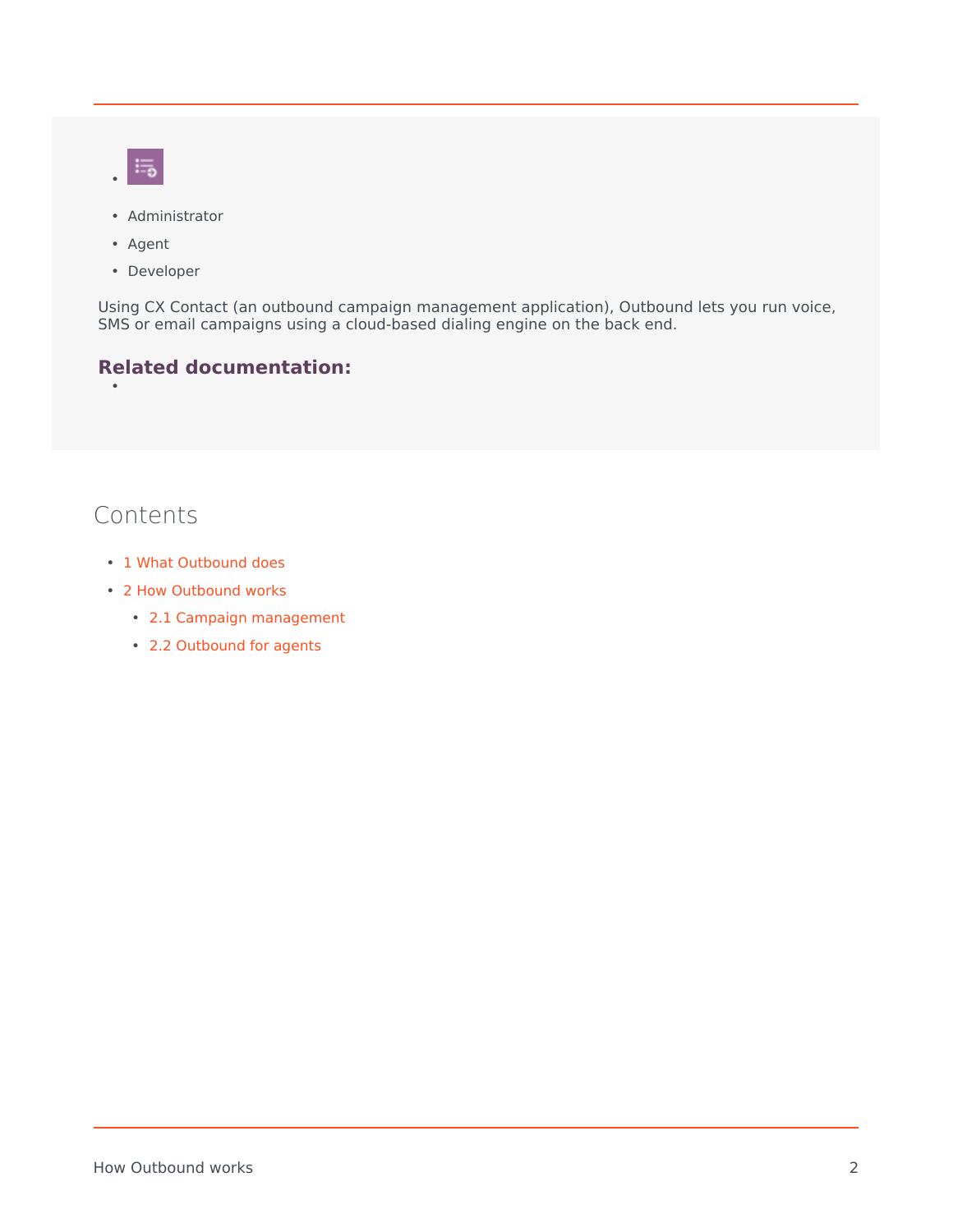### <span id="page-2-0"></span>What Outbound does

Use CX Contact (the Genesys Multicloud CX Outbound solution) to engage with customers seamlessly—at the right time and in the right way.

- **Run aggressive sales campaigns** —The predictive dialing algorithm paces calls efficiently, minimizing both agent idle time and abandoned calls.
- **Send automated alerts, notifications, or reminders without ever engaging agents**—Reduce agent count or allocate agents to higher-value campaigns.
- **Run collections campaigns that target high-risk accounts**—Manual dialing capabilities enable agents to carefully review high-value customer records in advance of an interaction.
- **Run SMS or email campaigns**—Send text messages or email alerts to a group of contacts.
- **Run multi-channel blended campaigns**—Blend voice and digital channels into a unified customer journey. For example, you can schedule a service call by phone and send an SMS reminder the day before the scheduled appointment.

#### <span id="page-2-1"></span>How Outbound works

<span id="page-2-2"></span>Campaign management



**Players:** Contact center administrators and contact center managers

**Actions:** Contact center administrators and managers use CX Contact to configure outbound campaigns by choosing the dialing modes and pacing options, setting up and monitoring campaigns, importing contact lists, applying compliance rules, and so on.